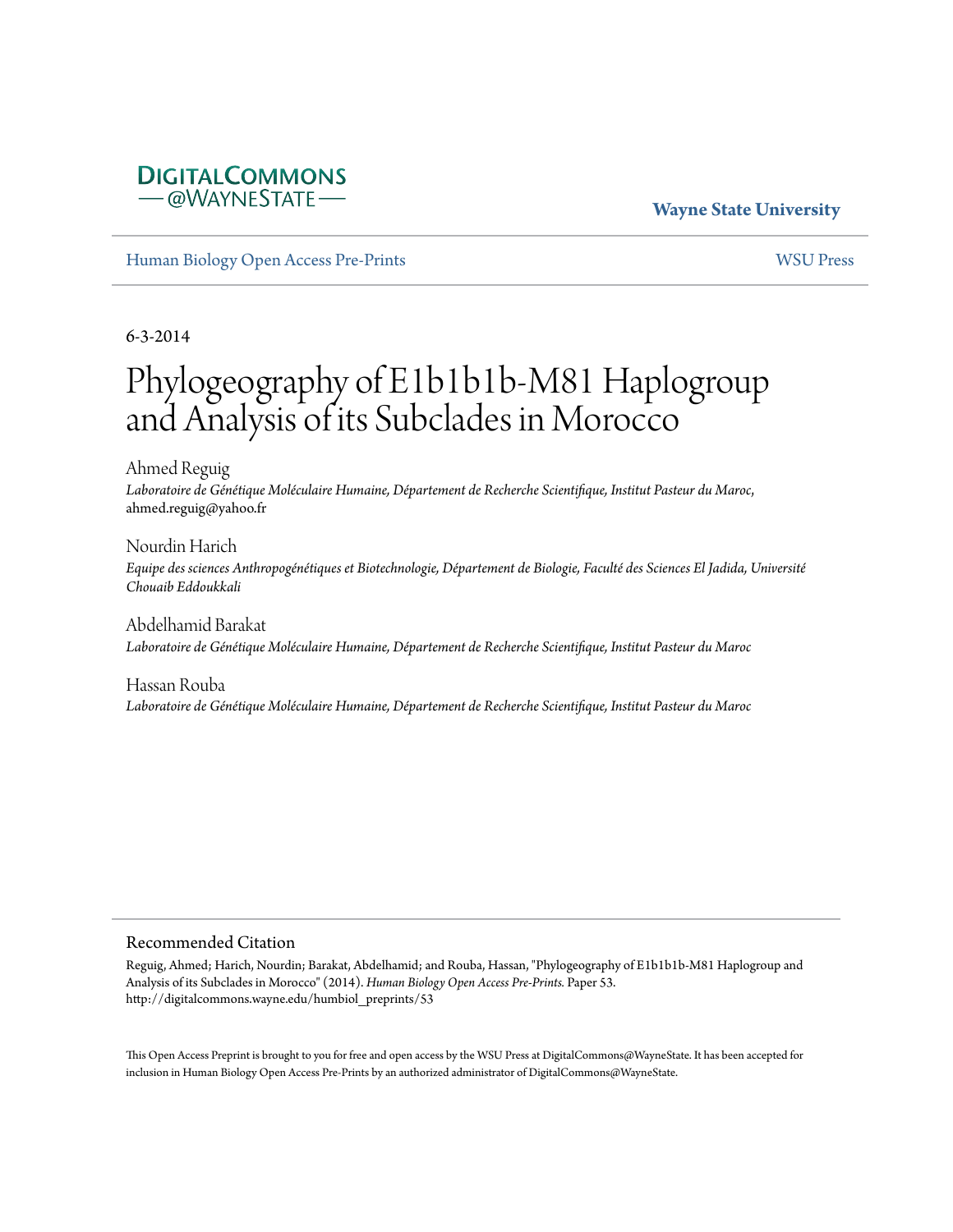## **Phylogeography of E1b1b1b-M81 Haplogroup and Analysis of its Subclades in Morocco**

Ahmed Reguig<sup>1\*</sup>, Nourdin Harich<sup>2</sup>, Abdelhamid Barakat<sup>1</sup>, and Hassan Rouba<sup>1</sup>

1. Laboratoire de Génétique Moléculaire Humaine, Département de Recherche Scientifique, Institut Pasteur du Maroc.

2. Equipe des sciences Anthropogénétiques et Biotechnologie, Département de Biologie, Faculté des Sciences El Jadida, Université Chouaib Eddoukkali. \*Correspondence to: Ahmed Reguig, Laboratoire de Génétique Moléculaire Humaine, Département de Recherche Scientifique, Institut Pasteur du Maroc. E-mail: ahmed.reguig@yahoo.fr

**Keywords: Y chromosome, Haplogroup, Northern Africa, Biallelic markers, Berber-speaking.**

**Suggested running head: Phylogeography of E1b1b1b-M81 Haplogroup**

**Abstract.** In this work, we have analyzed a total of 295 unrelated Berber-speaking men from the northern, center and southern of Morocco, in order to characterize frequency of E1b1b1b-M81 haplogroup and to refine the phylogeny of its subclades: E1b1b1b1-M107, E1b1b1b2-M183 and E1b1b1b2a-M165. For this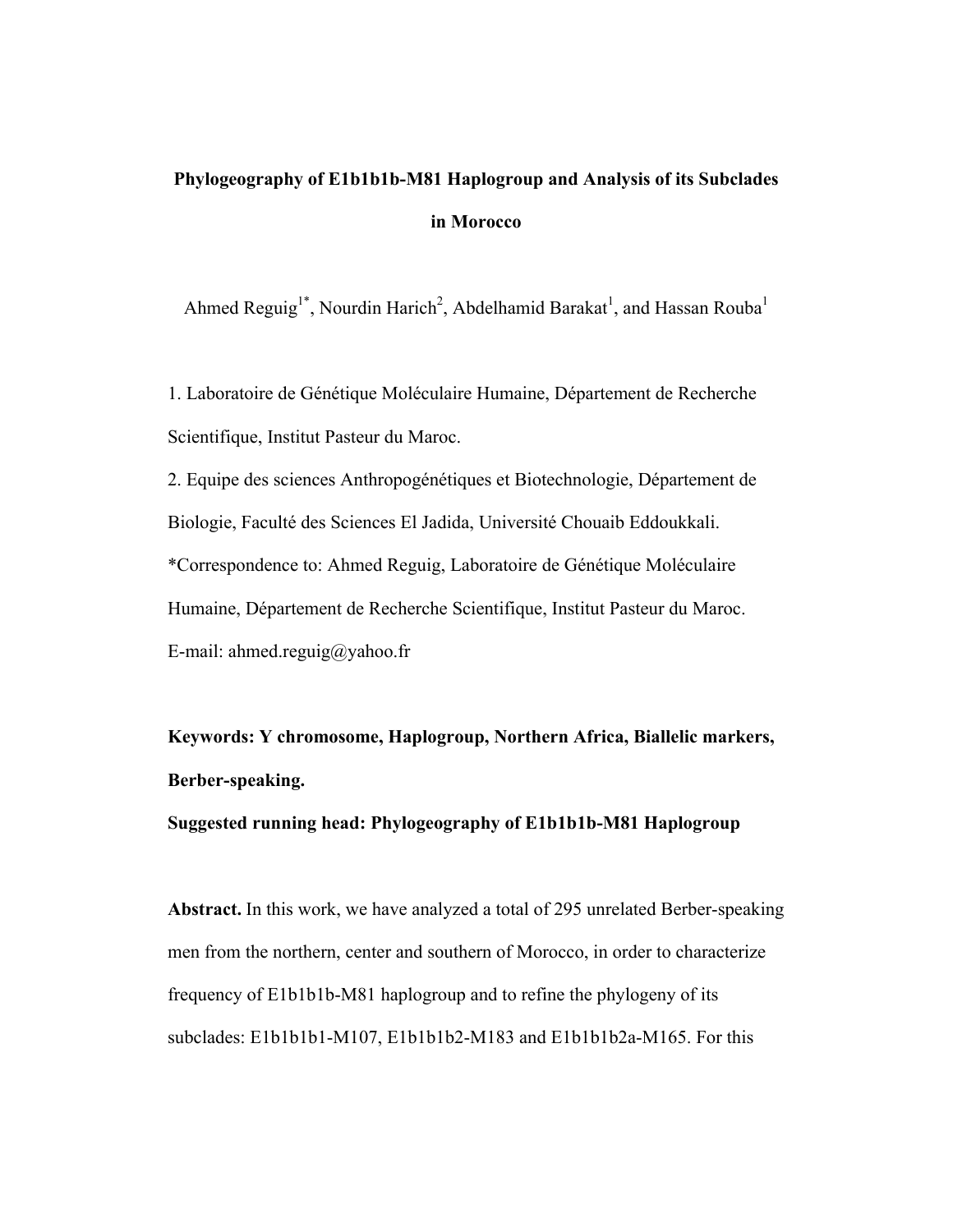purpose, we have typed four biallelic polymorphisms: M81, M107, M183 and M165. As results, a large majority of the Berber-speaking male lineages belong to the Y chromosomal E1b1b1b-M81 haplogroup. The frequency ranged from 79.1 to 98.5% in all localities sampled. Then, the E1b1b1b2-M183 was the most dominant subclade in our samples, which ranged from 65.1% to 83.1%. In contrast, the E1b1b1b1-M107 and E1b1b1b2a-M165 subclades weren't found in our samples. Our results suggest a predominance of E1b1b1b-M81 haplogroup among Moroccan Berber-speaking male with a decreasing gradient from south to north. Then, the most prevalent subclade in this haplogroup was E1b1b1b2-M183 in which difference between these three groups was statistically significant between central and southern groups.

#### **Introduction**

The tree of binary polymorphisms in the non recombining portion of the human Y chromosome allowing important insight to trace the pattern of demographic history of human populations and helping to decipher the paternal genetic relationships among human populations. According to a hierarchical phylogenetic nomenclature of the Y chromosome tree reported by Underhill et al. (2001) and up dated by the *Y Chromosome Consortium* (*YCC*) (2002) and Karafet et al. (2008). The E major-haplogroup was observed in Africa, Europe and the Near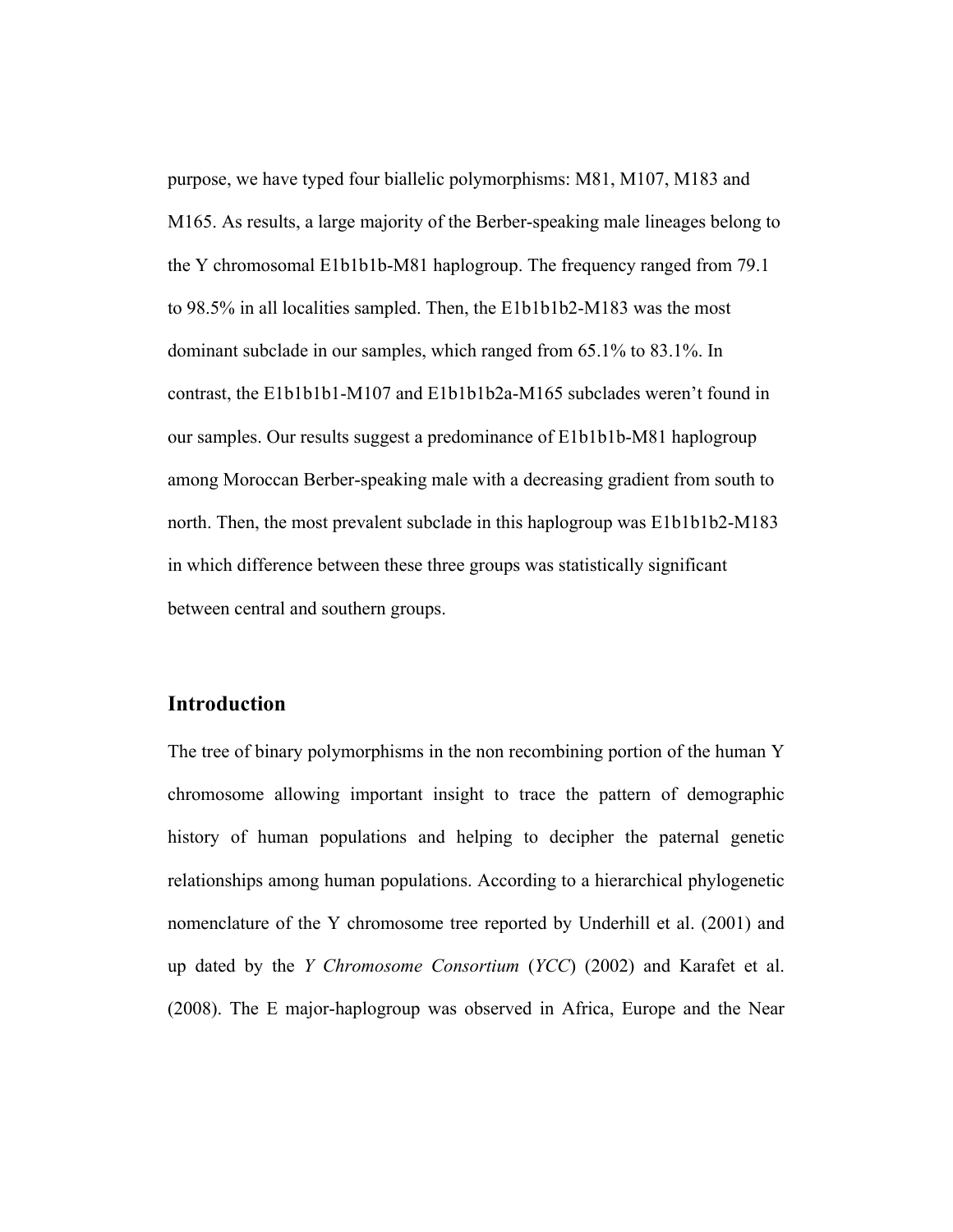East (Semino et al. 2004), the most widespread and frequent cluster among its clades was E1b1b1-M35, at this level of molecular resolution, the main derivative haplogroups were E1b1b1a-M78 as a home land the Eastern Africa, E1b1b1c-M123 spread in the Near Eastern Asia and E1b1b1b-M81 was the most prevalent male-lineage in North Western Africa (Semino et al. 2004). The E1b1b1b-M81 Haplogroup can be further characterized at one additional level of Unique Event Polymorphisms markers (UEPs), E1b1b1b\*, E1b1b1b1 given by M107 and E1b1b1b2 given by M183, at this last level we can find E1b1b1b2\* and E1b1b1b2a given by M165 (Figure 1).

Berber-speaking as ethnic group represents the ancient inhabitants of the North Western Africa. In Morocco, Berber groups speak several dialects, the three main spoken dialects are Tarifit, Tamazight and Tachelhit, respectively distributed in the Northern, Center and Southern of the country.

The aim of the present study was to give a further description of the Ychromosomal E1b1b1b-M81 haplogroup and its subclades among Moroccan Berber-speaking groups. For this purpose, we have typed four biallelic polymorphisms M81, M107, M183 and M165 in samples of the Berber-speaking groups collected from different regions of Morocco. The second aim was to give an overview about the distribution of this lineage in Mediterranean area confronted with historical events.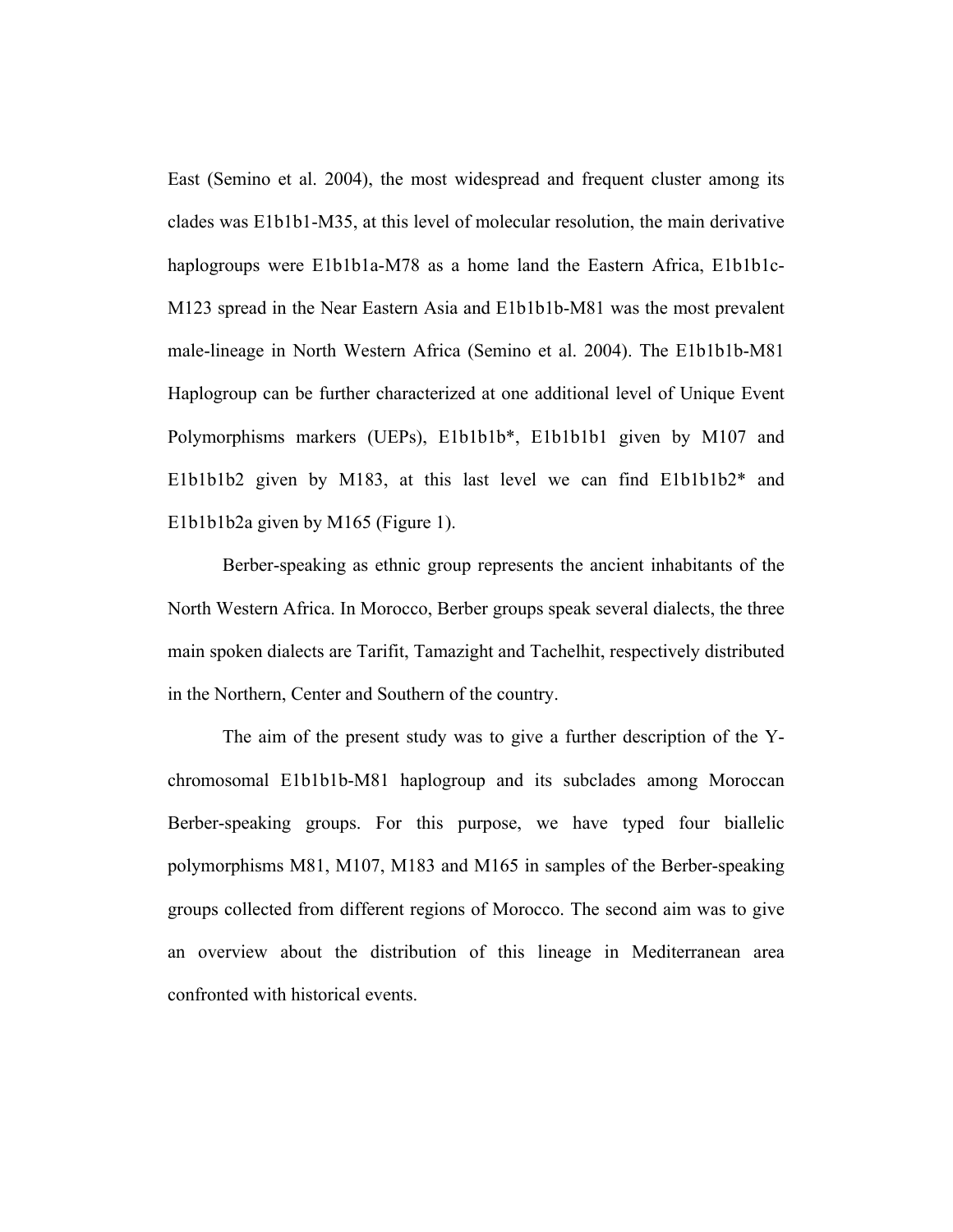### **Subjects and Methods**

**Subjects.** We had analyzed samples of 295 unrelated Moroccan men, speaking Berber as a first dialect, including 43 men from Northern (Rif) speaking Tarifit, 187 men from Center speaking Tamazight and 65 men from Southern speaking Tachlhit (Figure 2). These samples were collected from individuals who reported that their four grandparents belonged to the same geographic localization. Appropriate informed consent was obtained from all participants in this study. DNA was extracted from fresh peripheral blood by standard phenol-chloroform protocols.

**Biallelic Polymorphisms Typing.** All biallelic polymorphisms were amplified by PCR using the primers described by Underhill et al. (2001) (table 1). The standard protocol of PCR was modified, as final volume was 25µL, the composition of the reaction mix was the same for all reactions: 400 nM of each primer, 200 µM dNTP, 1 unit of Taq DNA polymerase, 100 ng of nuclear DNA, 1.5 mmol/L of MgCl2 and 2.5 µL of 10× PCR buffer. The M81, M107 and M165 markers were analyzed by RFLP using respectively restriction enzymes: HpyCH4IV (ACG^T), BspHI (TCATG^A) and BstZ17I (GTA^TAC), electrophoresis was performed on an agarose gel (5%). The M183 was typed by direct sequencing with the automated 4-capillary ABI PRISM 3130 Genetic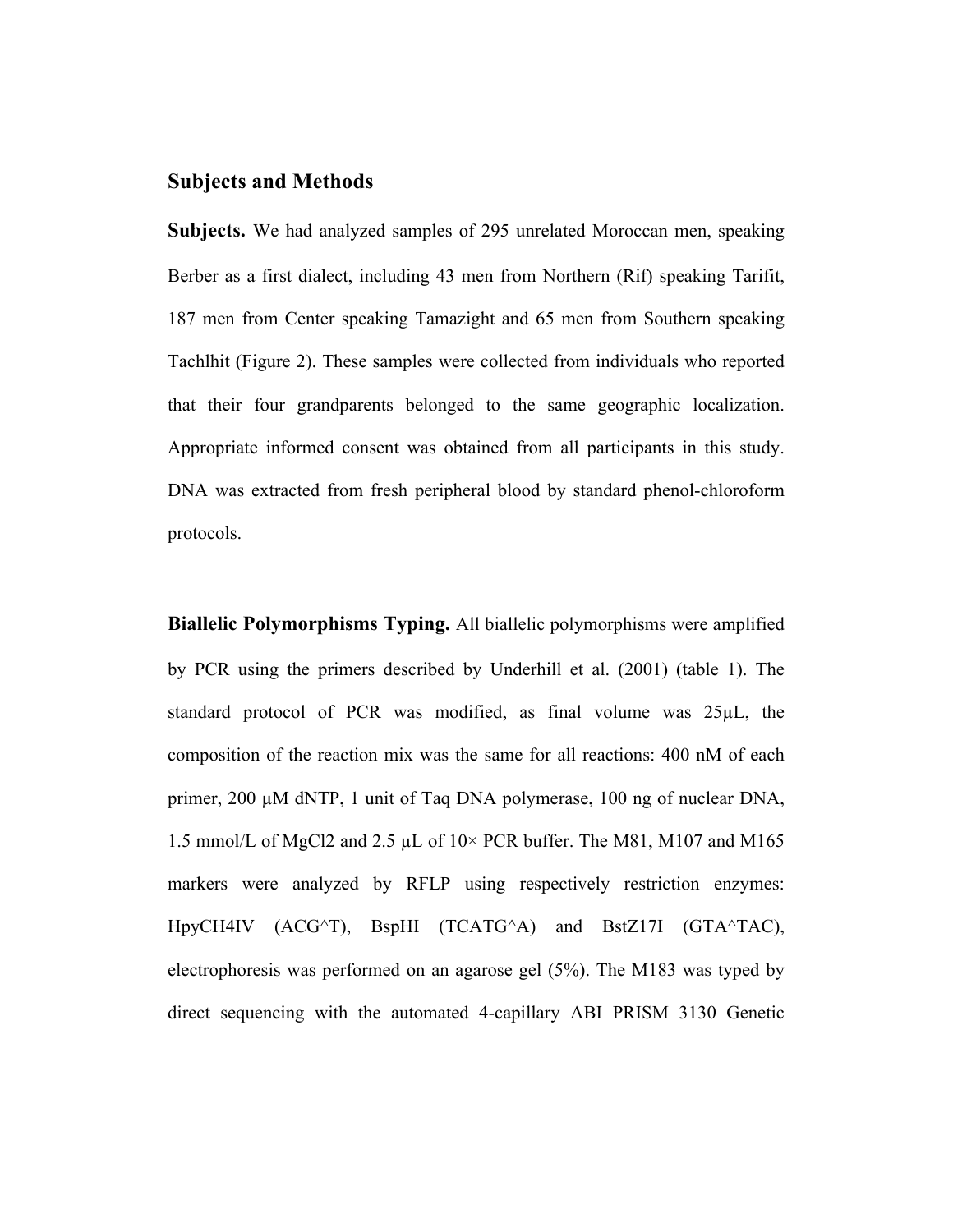Analyzer (Applied Biosystems), using the Big Dye Terminator 1.1. Comparisons of biallelic markers frequencies between groups were performed by R software, using the Chi-square test, except comparisons of M81 frequencies between Northern-Southern and Center-Southern groups were calculated by the Fisher's test. P values considered statistically significant for values equal to or less than 0.05.

#### **Results and Discussion**

**E1B1B1B-M81 Haplogroup and its Phylogeography.** The E1b1b1b-M81 haplogroup was most frequently observed among 295 men Berber-speaking originating from Morocco, its frequency was 79.1% among Northern men, 89.8% among men from Center and 98.5% among Southern men (Table 2). We found that the statistically significance difference was between the Northern-Southern  $(P-value = 0.0009961)$  and between Center-Southern.  $(P-value = 0.03051)$ .

It seems that the E1b1b1b-M81 haplogroup is characteristic of the Berberspeaking populations and make this male lineage of North-Western Africa had a largely distinct genetic history compared to Europe, Near East and Sub-Saharan Africa. This difference might suggest an Upper Paleolithic background (Bosch et al. 2001) or a Neolithic origin (Arredi et al. 2004) of this lineage in North-Western Africa. The E1b1b1-M35 clade that includes E1b1b1b-M81, E1b1b1a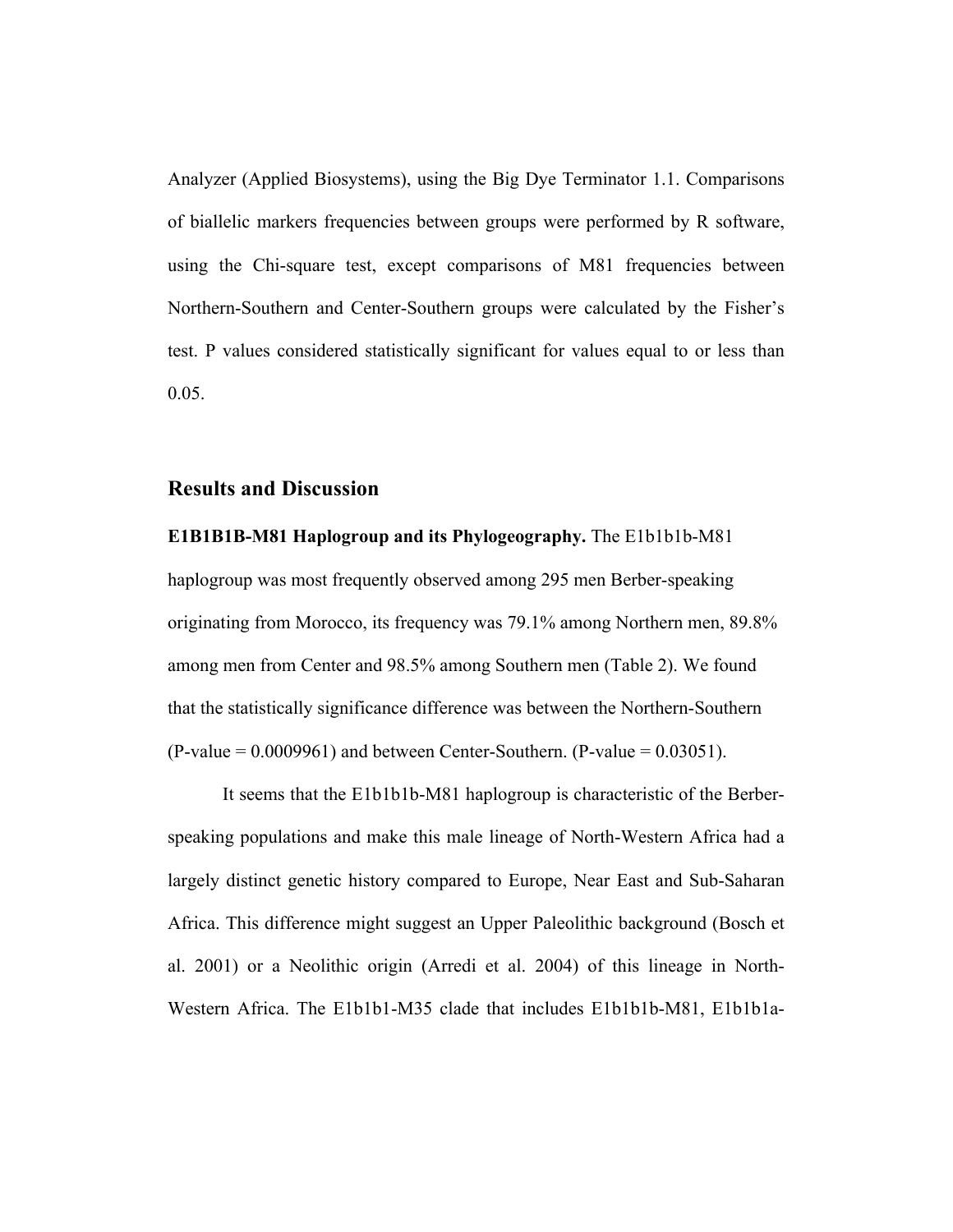M78 and E1b1b1c-M123 haplogroups may have occurred in Eastern Africa (Semino et al. 2004), then E1b1b1b-M81 dispersed mainly toward North-Western Africa (Luis et al. 2004). Furthermore, some socio-cultural factors can also explain the present results, like the effect of the patrilocality that men live closer to their birth place than women and the high rate of consanguinity founded among Berber populations as a consequence of marriage traditions, still persisted in isolated tribe at nowadays.

In previous studies, the E1b1b1b-M81 haplogroup was a variable frequency in North-Western Africa, ranged from 23% to 76 % in some region of Morocco (Table 3). The frequency of this haplogroup among other groups of Berber-speaking has been reported nearly 80% among Algerian Mozabite-Berbers (Cruciani et al. 2004) and 49% among Tuaregs from Libya (Ottoni et al. 2011).

However, a relatively moderate frequency of E-M81 was found among the Arabic speaking from North Africa, among Moroccans the values were 33% (Cruciani et al. 2002) and 23% (Bosch et al. 2001), among Algerians the frequency was 45.1% (Robino et al. 2008), among Tunisians the frequency was 27.6% (Semino et al. 2004) and 9.3% among Egyptians (Figure 3). In contrast, E1b1b1b-M81 was absent in the deep sub-Saharan Africa, Middle East and Northern Europe, with the exception of Southern Europe (Semino et al. 2004; Cruciani et al. 2004 and Arredi et al. 2004). Figure 3 shows the geographical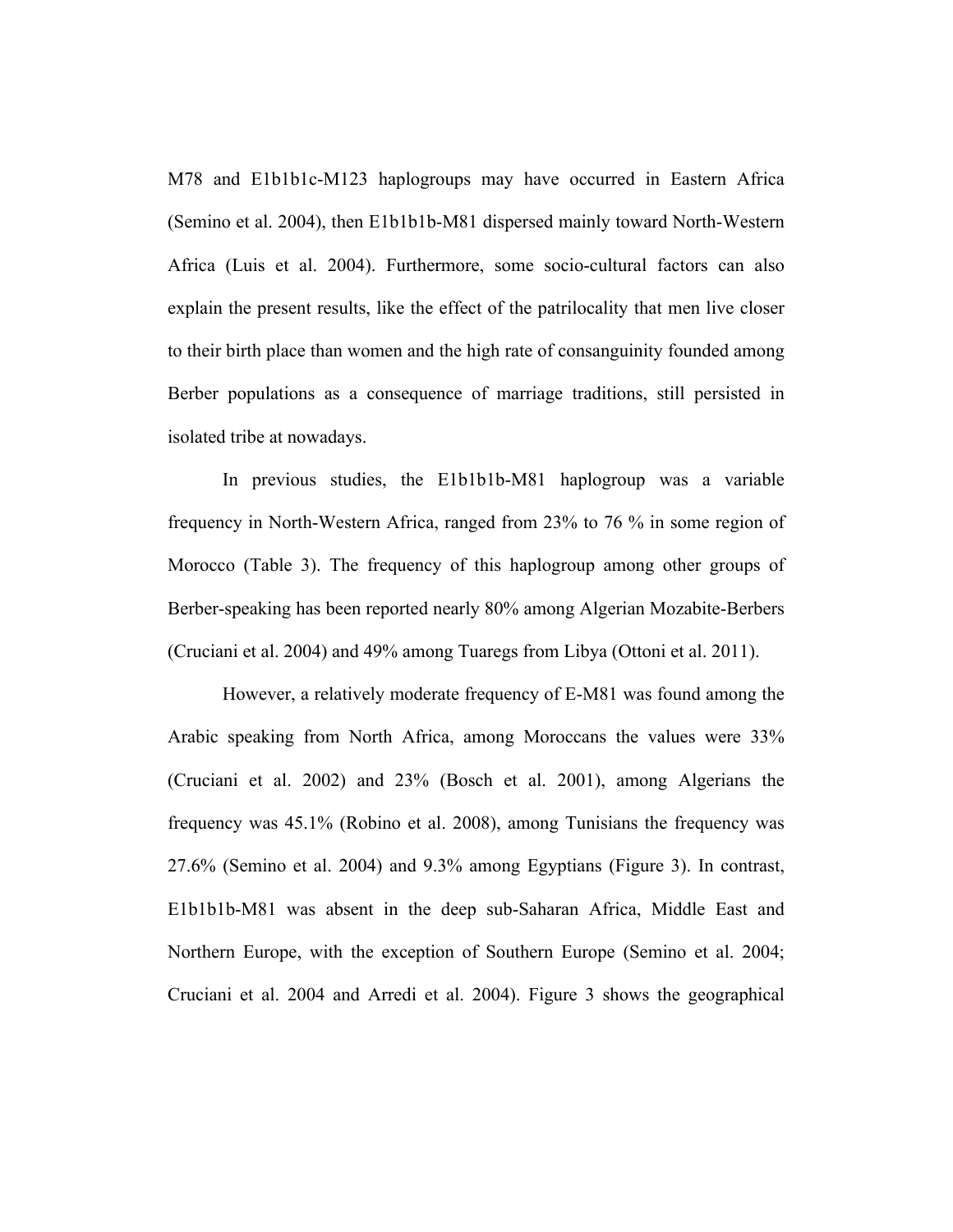distribution of E1b1b1b-M81 haplogroup in Mediterranean area and in the immediate South of North Africa.

In the immediate South of Northern Africa, Underhill et al. (2000) found E-M81 with a frequency of 29.5% among Malians. Cruciani et al. (2004) found this haplogroup at 9.1% among Tuareg-Berbers from Niger and in the Eastern Africa at 5% among Sudanese. Also, in Middle East, E-M81 was found among Lebanese (1.2–2.4%), Turkish (2.5–8.7%), Bedouins (3.6%) and Sephardic Jews (5%) (Table 3). On the other hand, this haplogroup has been found at low frequencies among South European populations (Table 3). In the Iberian Peninsula, it occurs at low frequencies in Spain (1.6–5.3%), with the exception of Pasiegos (18%) and Cantabrian non-Lebaniego (17%) (Maca-Meyer et al. 2003). E-M81 has been reported to occur with a frequency of 5–8% in Portugal and in the two North Atlantic Archipelagos of Madeira and Açores (Gonçalves et al. 2005). In Italy, Di Gaetano et al. (2009) estimated a contribution of 6% in the Sicilian gene pool (Table 3).

This contribution at different level of the E1b1b1b-M81 in the Southern Europe suggests a recent arrival from Northern Africa, probably during the Islamic influence in (A.D. 711–1492) at different parts of the Iberian Peninsula and Sicily (Hitti 1990). This recent gene flow was supported by the absence of differentiation between Iberian and North-West African populations in the network of the Y chromosome microsatellite of E1b1b1b-M81 haplogroup, as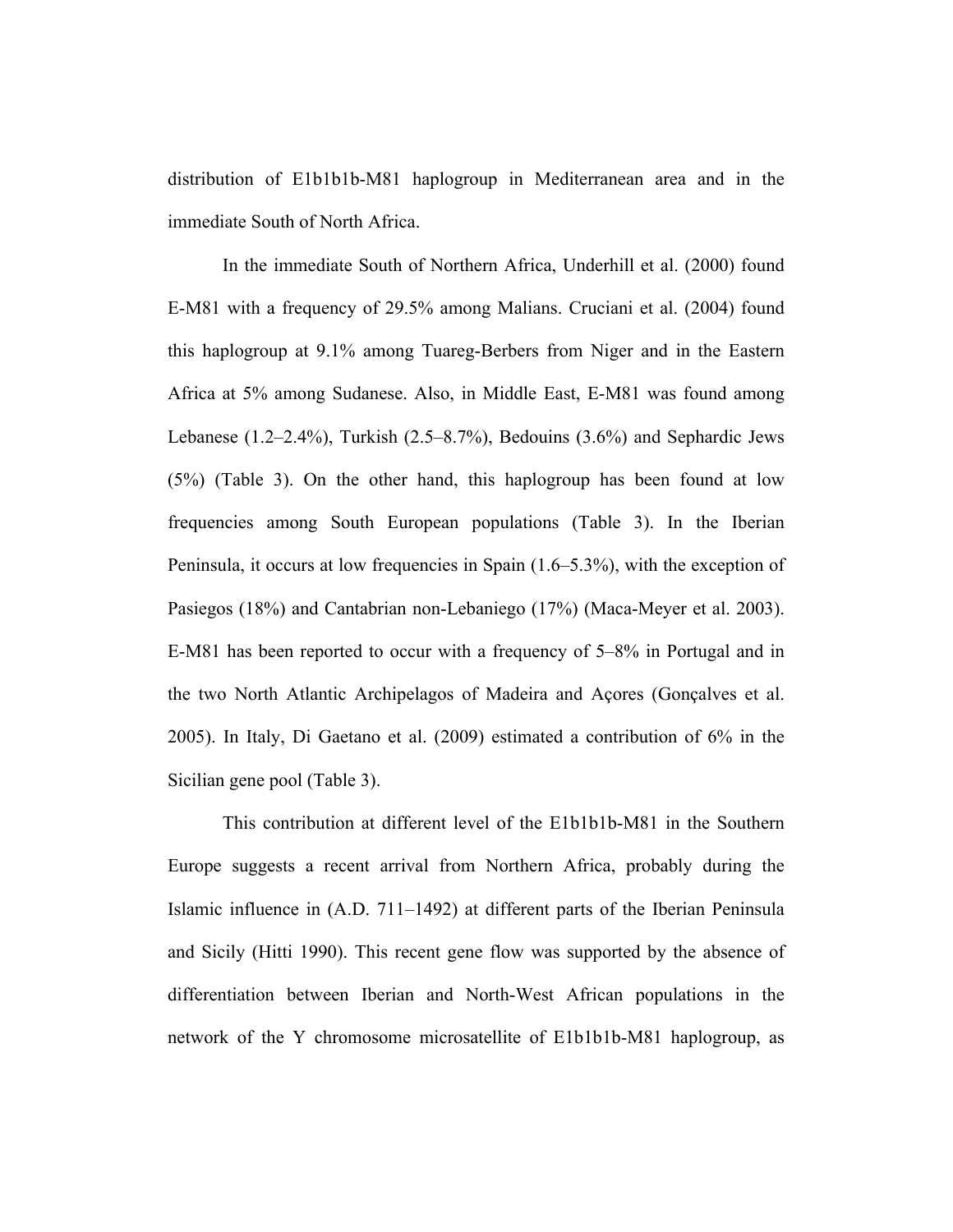reported by Cruciani et al. (2004) and Semino et al. (2004). In addition, estimation of the most recent common ancestor (TMRCA) based on Y chromosome microsatellite variation observed within E1b1b1b-M81 haplogroup in North-Western Africa and Portugal was respectively  $8.6 \pm 2.3$  ky (Semino et al. 2004) and  $8.1 \pm 3.2$  ky (Gonçalves et al. 2005).

Historical data indicate that the two main dynasties of Berbers, Almoravids and Almohades reigned in Morocco respectively in (A.D.1056–1147) and (A.D. 1145–1248), which extended their governed territories from the south of Morocco to the Niger river, the Senegal river and also to the Iberian peninsula (Hitti 1990), this expansion of Berbers dynasties could explain this wide geographic distribution of E1b1b1b-M81 haplogroup. In addition, the extent of the Ottoman Empire to North Africa except Morocco, which lasted from 1517 to 1924 (Hitti 1990), could explain the presence of this haplogroup in the Turkish populations and let us assume that probably there had a genetic exchange between populations in their conquered territories.

**Subclades of E1b1b1b-M81.** In the present study, no individual belonging to the E1b1b1b1-M107 subclade was found. In contrast, the other E1b1b1b2-M183 subclade has been dominated with high frequencies in our samples: 65.1%, 67.4% and 83.1%, respectively in Northern, Center and Southern (Table 2). The statistical significant difference was noted in the distribution of E-M183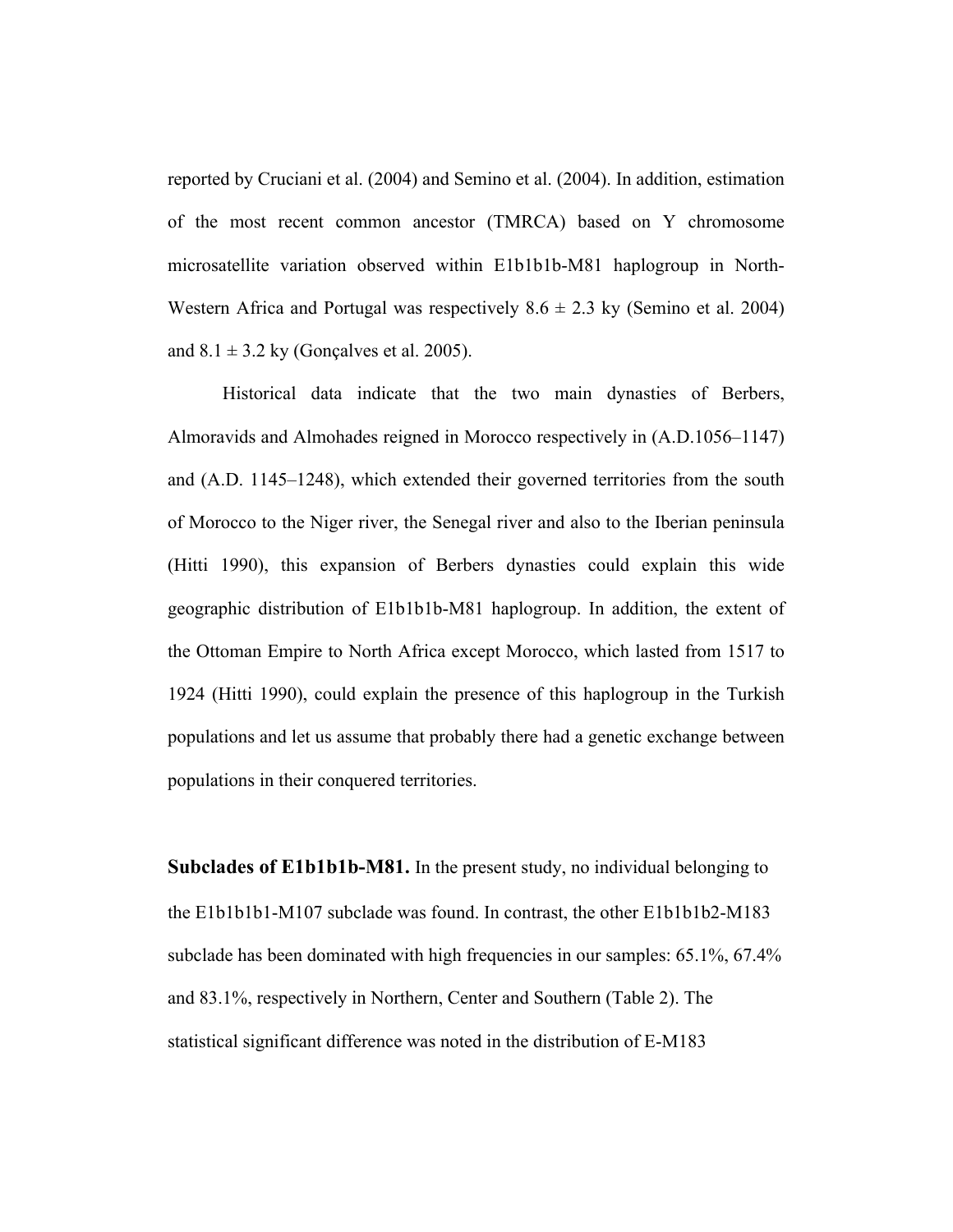frequencies between Center-Southern groups (P-value  $= 0.0242$ ). The M165 marker that define E1b1b1b2a subclade hasn't been found in our samples, whereas only one individual carrying this marker was detected by Underhill et al. (2000) in the Middle Eastern populations.

The absence of E1b1b1b1-M107 and E1b1b1b2a-M165 in our 295 samples assumes that these tow subclades were private, which means that M107 and M165 were found in only one individual/family in the world and suggest a late occurrence of these tow variants. In addition, this absence might also due to the effect of random genetic drift.

#### **Conclusion**

In conclusion, our results suggest a higher frequency of E1b1b1b-M81 haplogroup among Moroccan Berber-speaking than reported by previous studies, with a decreasing gradient from south to north. Then, only the E1b1b1b2-M183 subclade was found with a high frequency, which can be used as a second specific marker in typing North-Western Africa men. Because the powerful phylogeographical information provided by the M81 marker, we envisage using this marker in medical genetics and forensic studies especially in Mediterranean populations.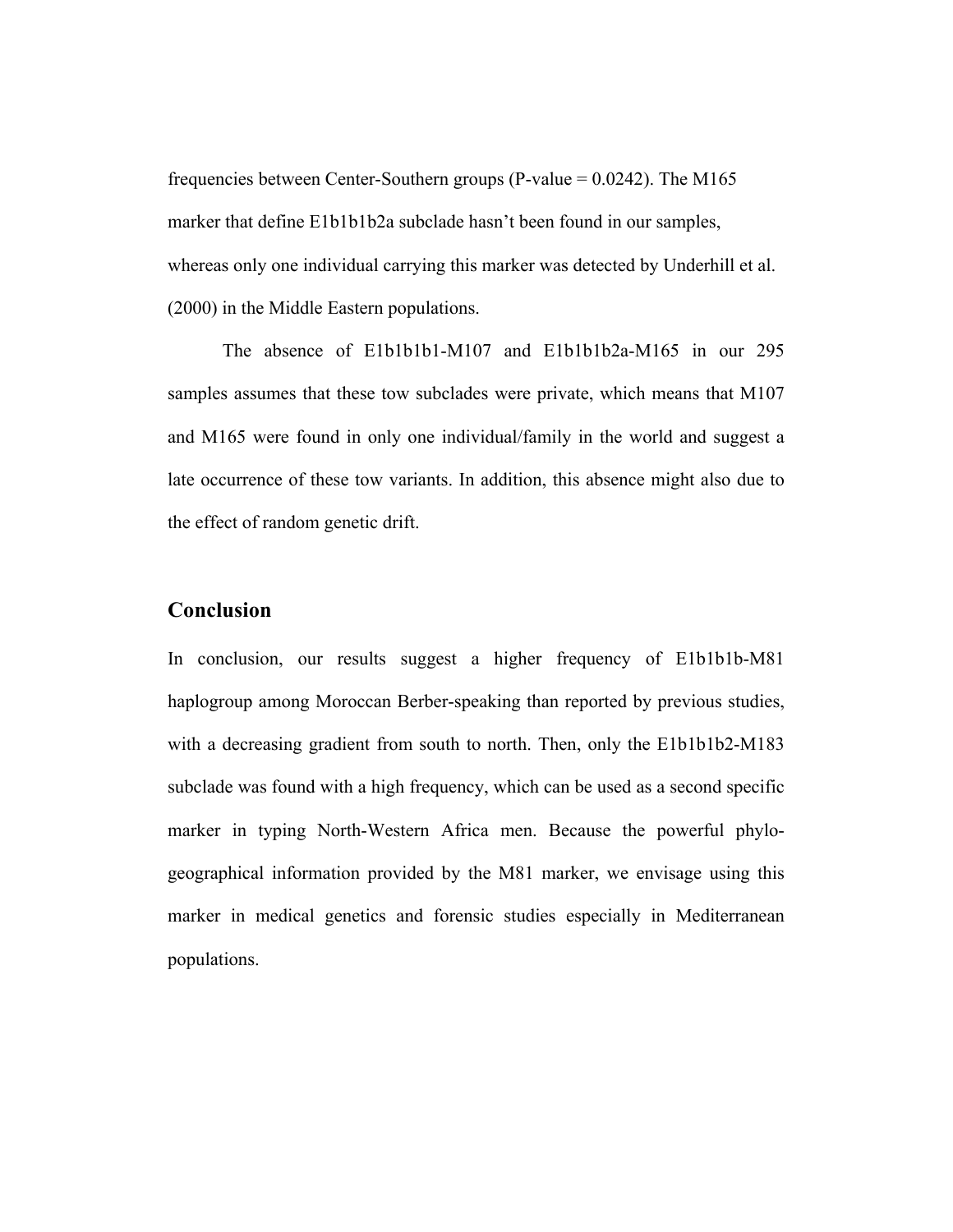#### **Literature Cited**

- Arredi, B., S. P. Estella, P. Silvia, et al. 2004. A Predominantly Neolithic Origin for Y-chromosomal DNA Variation in North Africa. *Am. J. Hum. Genet*. 75: 338–345.
- Bekada, A., R. Fregel, VM. Cabrera, et al. 2013. Introducing the Algerian Mitochondrial DNA and Y-Chromosome Profiles into the North African Landscape. *PLoS ONE*. 8(2):e56775.
- Bosch, E., F. Calafell, D. Comas, et al. 2001. High-resolution Analysis of Human Y-chromosome Variation Shows a Sharp Discontinuity and Limited Gene Flow Between Northwestern Africa and the Iberian Peninsula. *Am. J. Hum. Genet.* 68: 1019–1029.
- Cruciani, F., R. La Fratta, P. Santolamazza, et al. 2004. Phylogeographic Analysis of Haplogroup E3b (E-M215) y Chromosomes Reveals Multiple Migratory Events Within and Out of Africa. *Am. J. Hum. Genet*. 74: 1014–1022.
- Cruciani, F., P. Santolamazza, P. Shen, et al. 2002. A Back Migration from Asia to sub-Saharan Africa Is Supported by High-resolution Analysis of Human Y-chromosome Haplotypes. *Am. J. Hum. Genet*. 70: 1197–1214.
- Flores, C., N. Maca-Meyer, J. A. Pérez, et al. 2003. A Predominant European Ancestry of Paternal Lineages from Canary Islanders. *Ann. Hum. Genet*. 67: 138–152.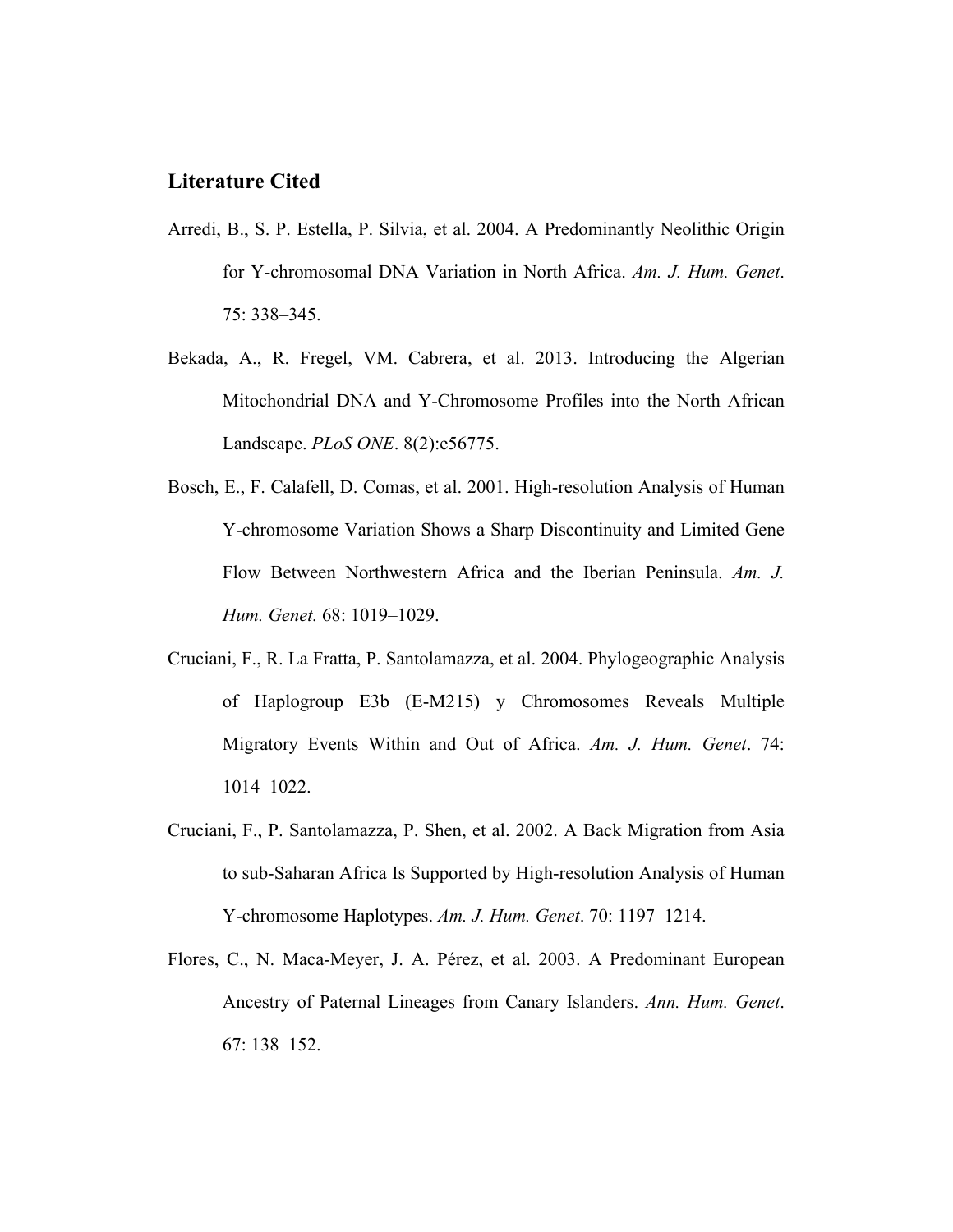- Gonçalves, R., A. Rosa, A. Freitas, et al. 2003. Y-chromosome Lineages in Cabo Verde Islands Witness the Diverse Geographic Origin of Its First Male Settlers *Hum. Genet*. 113 : 467–472.
- Hitti, PK. (1990) The Arabs: a short history. *Gate way Editions, Washington*, DC.
- Karafet, T. M., F. L. Mendez, M. B. Meilerman, et al. 2008. New Binary Polymorphisms Reshape and Increase Resolution of the Human Y Chromosomal Haplogroup Tree. *Genome Res*. 18: 830–838.
- Kujanovà, M., L. Pereira, V. Fernandes, et al. 2009. Near Eastern Neolithic Genetic Input in a Small Oasis of the Egyptian Western Desert. *Am. J. Phys. Anthropol*. 140: 336–346.
- Luis, J. R., D. J. Rowold, M. Regueiro, et al. 2004. The Levant Versus the Horn of Africa: Evidence for Bidirectional Corridors of Human Migrations. *Am. J. Hum. Genet*. 74: 532–544.
- Maca-Meyer, N., A. M. González, J. Pestano, et al. 2003. Mitochondrial DNA Transit Between West Asia and North Africa Inferred from U6 Phylogeography. *BMC Genet*. 4: 15.
- Ottoni, C., M. H. Larmuseau, N. Vanderheyden, et al. 2011. Deep into the roots of the Libyan Tuareg: A genetic survey of their paternal heritage. *Am. J. Phys. Anthropol.* 145: 118–24.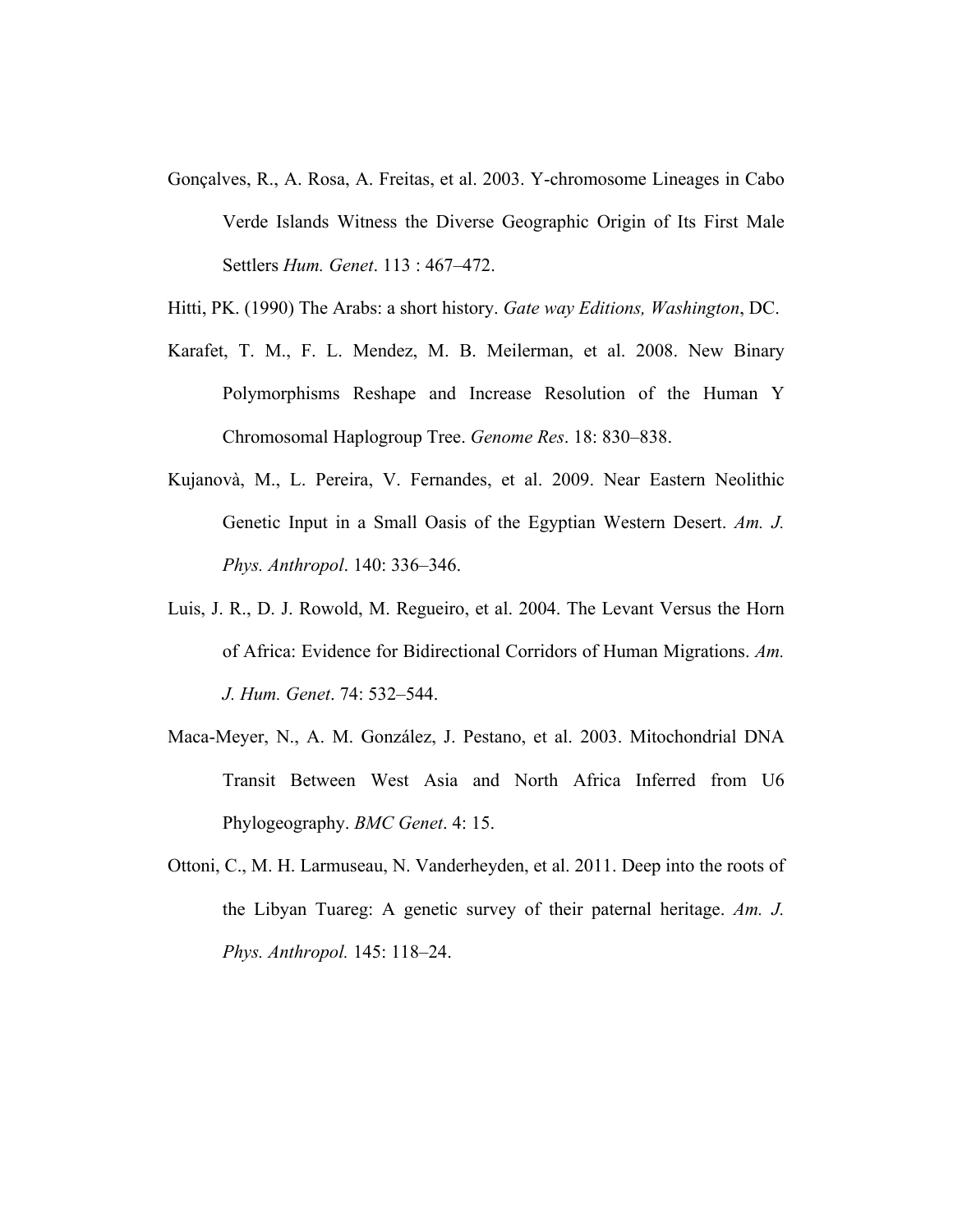- Robino, C., F. Crobu, C. Di Gaetano, et al. 2008. Analysis of Y-chromosomal SNP Haplogroups and STR Haplotypes in an Algerian Population Sample. *Int. J. Legal Med*. 122: 251–255.
- Sanchez, J. J., C. Hallenberg, C. Borsting, et al. 2005. High Frequencies of Y Chromosome Lineages Characterized by E3b1, DYS19-11, DYS392-12 in Somali Males. *Eur. J. Hum. Genet*. 13: 856–866.
- Semino, O., A. S. Santachiara-Benerecetti, F. Falaschi, et al.2002. Ethiopians and Khoisan Share the Deepest Clades of the Human Y-Chromosome Phylogeny*. Am. J. Hum. Genet*. 70: 265–268.
- Semino, O., C. Magri, G. Benuzzi, et al. 2004. Origin, Diffusion, and Differentiation of Y-chromosome Haplogroups E and J: Inferences on the Neolithization of Europe and Later Migratory Events in the Mediterranean Area. *Am. J. Hum. Genet*. 74: 1023–1034.
- Underhill, P. A., G. Passarino, A. A. Lin, et al. 2001. The Phylogeography of Y Chromosome Binary Haplotypes and the Origins of Modern Human Populations. *Ann. Hum. Genet*. 65: 43–62.
- Underhill, P. A., P. Shen, A. A. Lin, et al. 2000. Y Chromosome Sequence Variation and the History of Human Populations. *Nature Genetics*. 26: 358–361.
- YCC. 2002. A nomenclature system for the tree of human Y-chromosomal binary haplogroups. *Genome Res.* 12:339–348.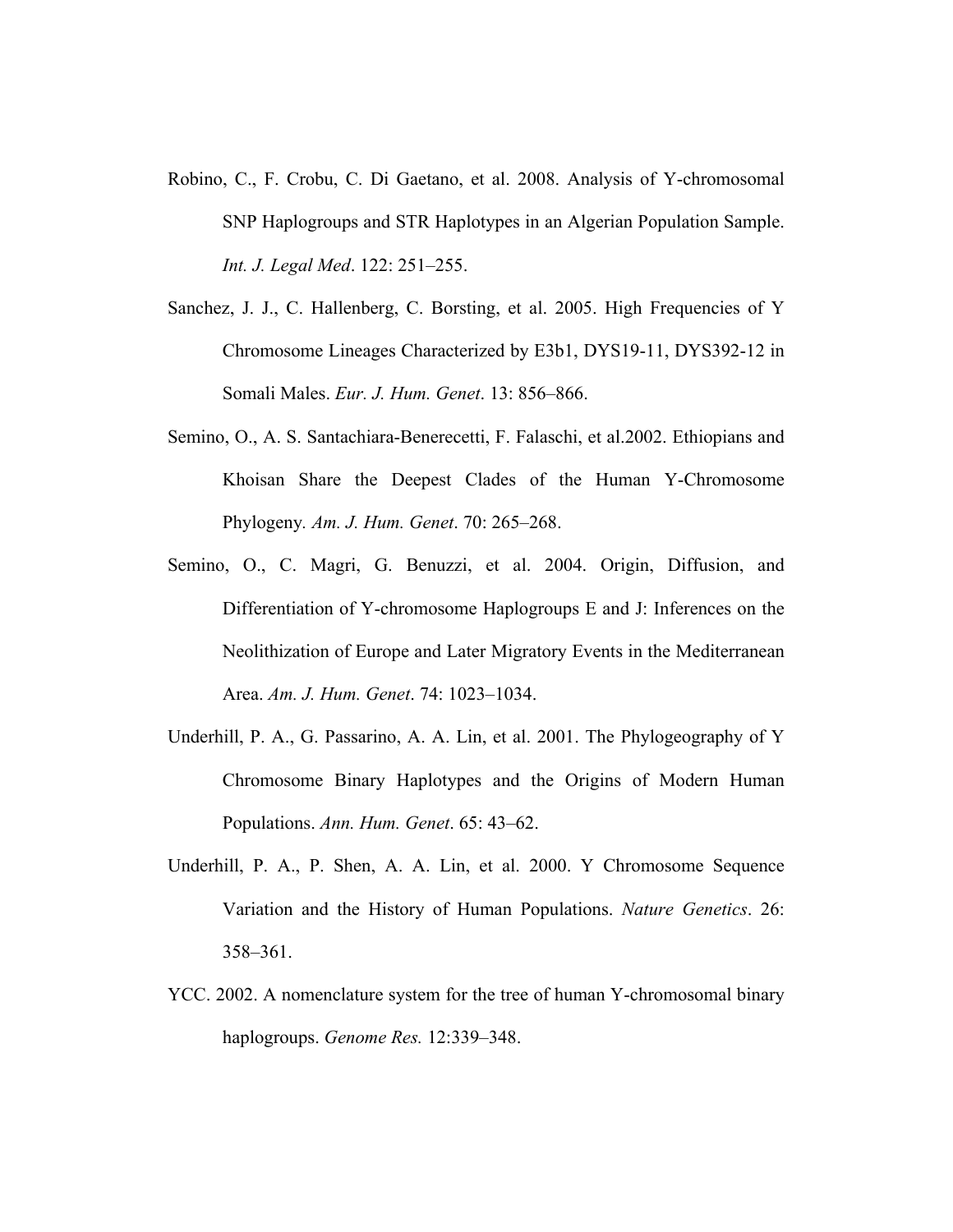Zalloua, P. A., Y. Xue, J. Khalife, et al. 2008. Y-chromosomal Diversity in Lebanon Is Structured by Recent Historical Events. *Am. J. Hum. Genet*. 82: 873–882.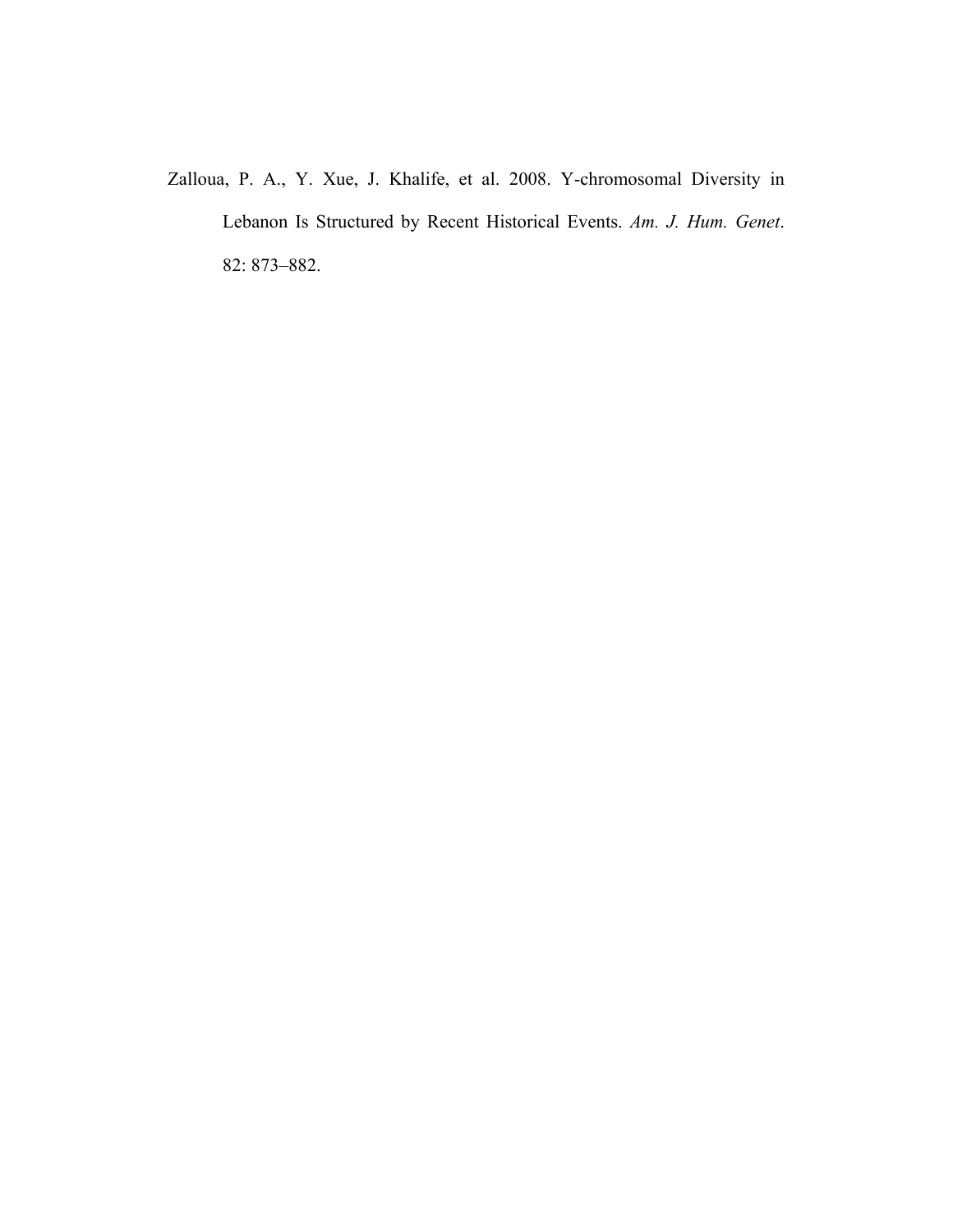

Figure 1: Phylogeny of E1B1B1B-M81 haplogroup



Figure 2: Geographic localization of the studied populations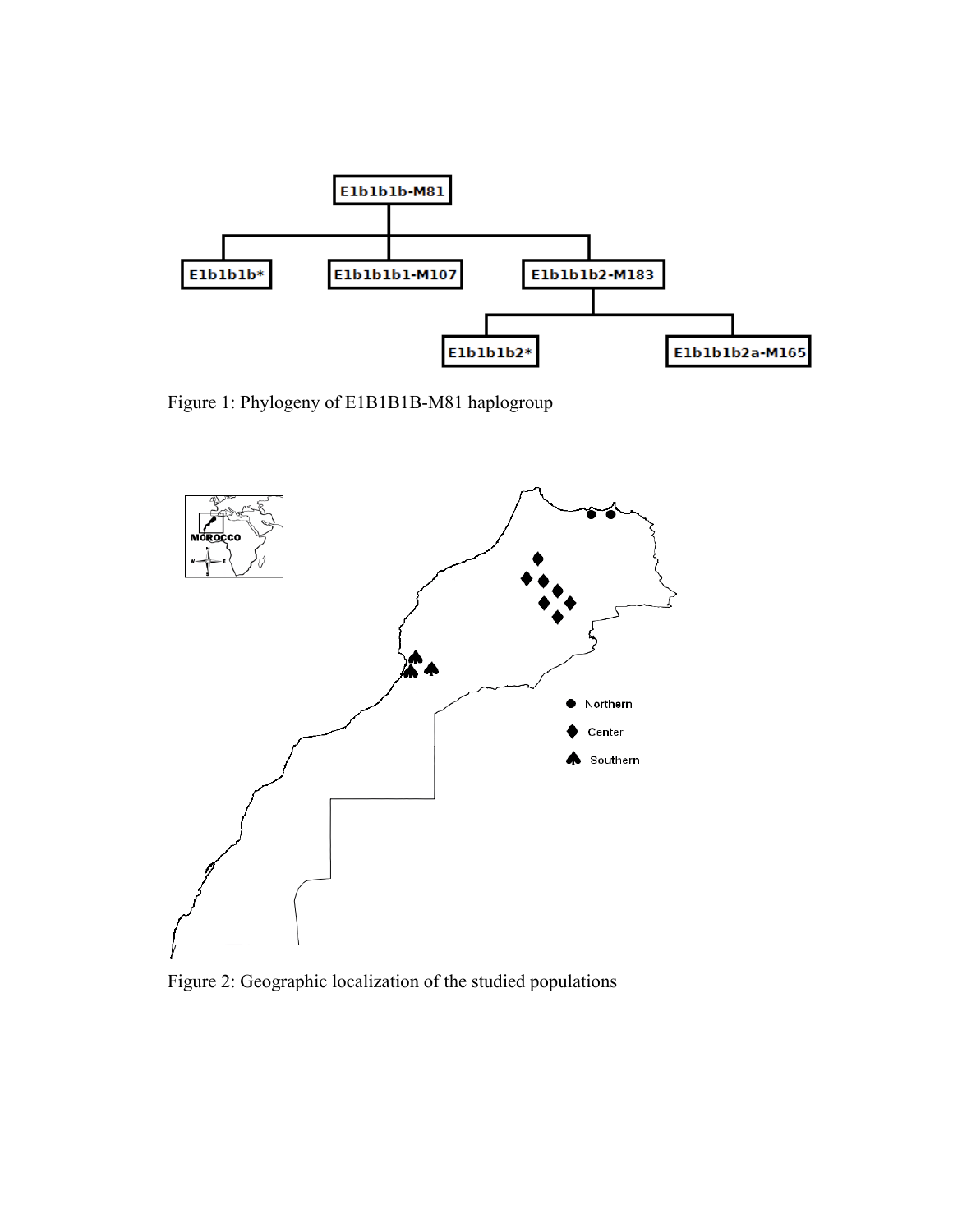

Figure 3: Geographical distribution of E1b1b1b-M81 haplogroup frequency (%) in the world and among Moroccan groups (pie chart represents: SH: Sahrouis, BR: Berber-speaking, AR: Arab-speaking)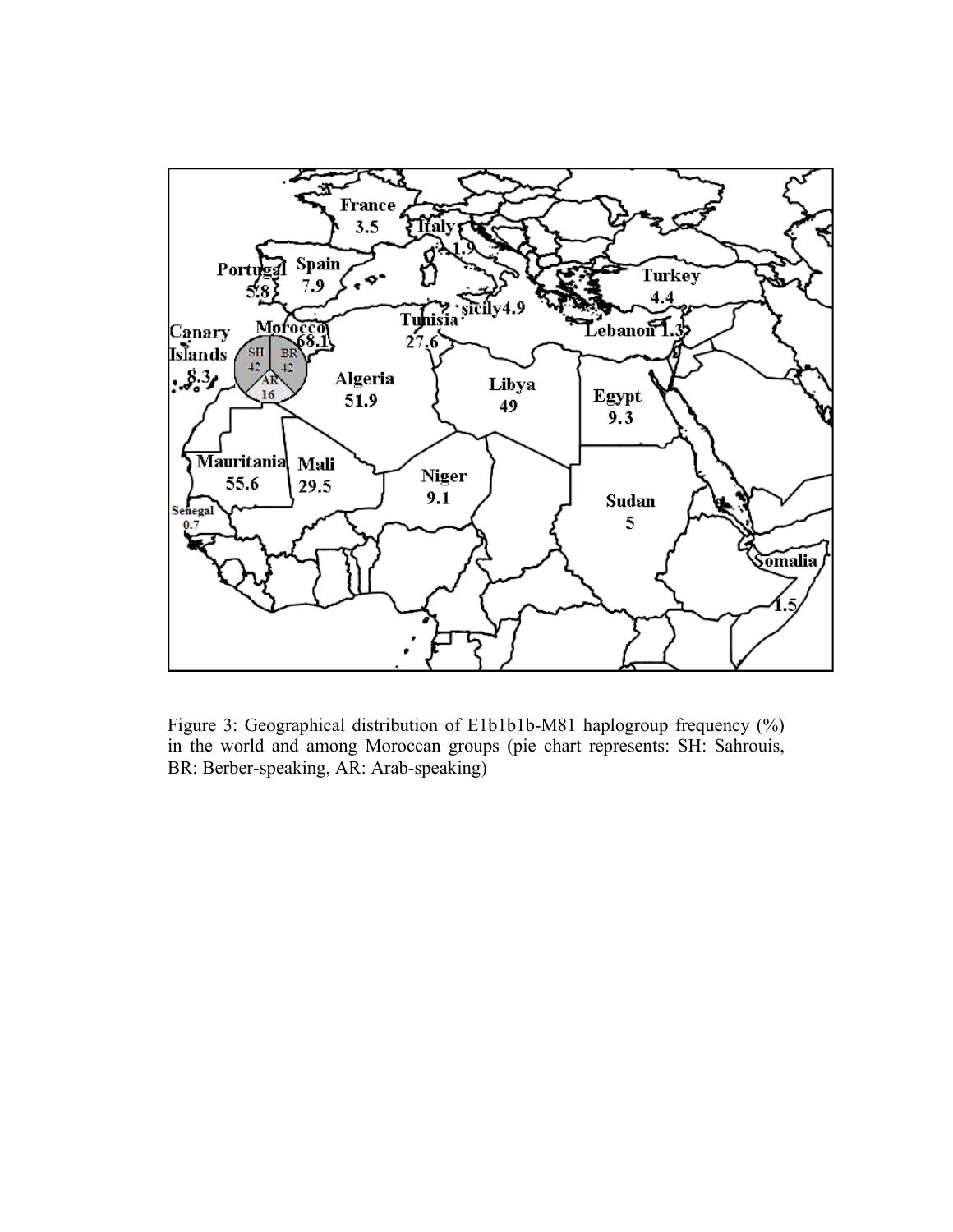| Locus     | Primer sequences                                                | Discriminating                  | Ancestral  | Position |
|-----------|-----------------------------------------------------------------|---------------------------------|------------|----------|
| (Size)    |                                                                 | Enzymes                         | to derived | $bp^*$   |
| M81       |                                                                 |                                 |            |          |
| (422 bp)  | R: TTCATGGAGATGTCTGTATCTGG<br>F: ACTTAATTTATAGTTTCAATCCCT       | HpyCH4IV:<br>$ACG^{\wedge}T$    | $C$ to $T$ | 147      |
| M107      |                                                                 |                                 |            |          |
| (376 b p) | R: CTTTACTCCCACTTATGCAACG<br>F: CAAAAGCACTCGGGTTCCT             | $BspHI$ :<br>TCATG <sup>A</sup> | A to G     | 298      |
| M183      |                                                                 |                                 |            |          |
| (427bp)   | R : TTCCTTTTAACCTATTATTACTTTCC<br>F: ACTGGGTAAATATGACTATGATTGAG | Sequencing                      | A to $C$   | 324      |
| M165      |                                                                 |                                 |            |          |
| (340bp)   | R: TTTTAGCAAGTTAAGTCACCAGC<br>F: AAAGCGAGAGATTCAATCCAG          | $BstZ17I$ :<br>GTA^TAC          | A to G     | 132      |

Table 1: Description of used biallelic markers and their genotyping

\* : Nucleotide position from 5' end of forward primer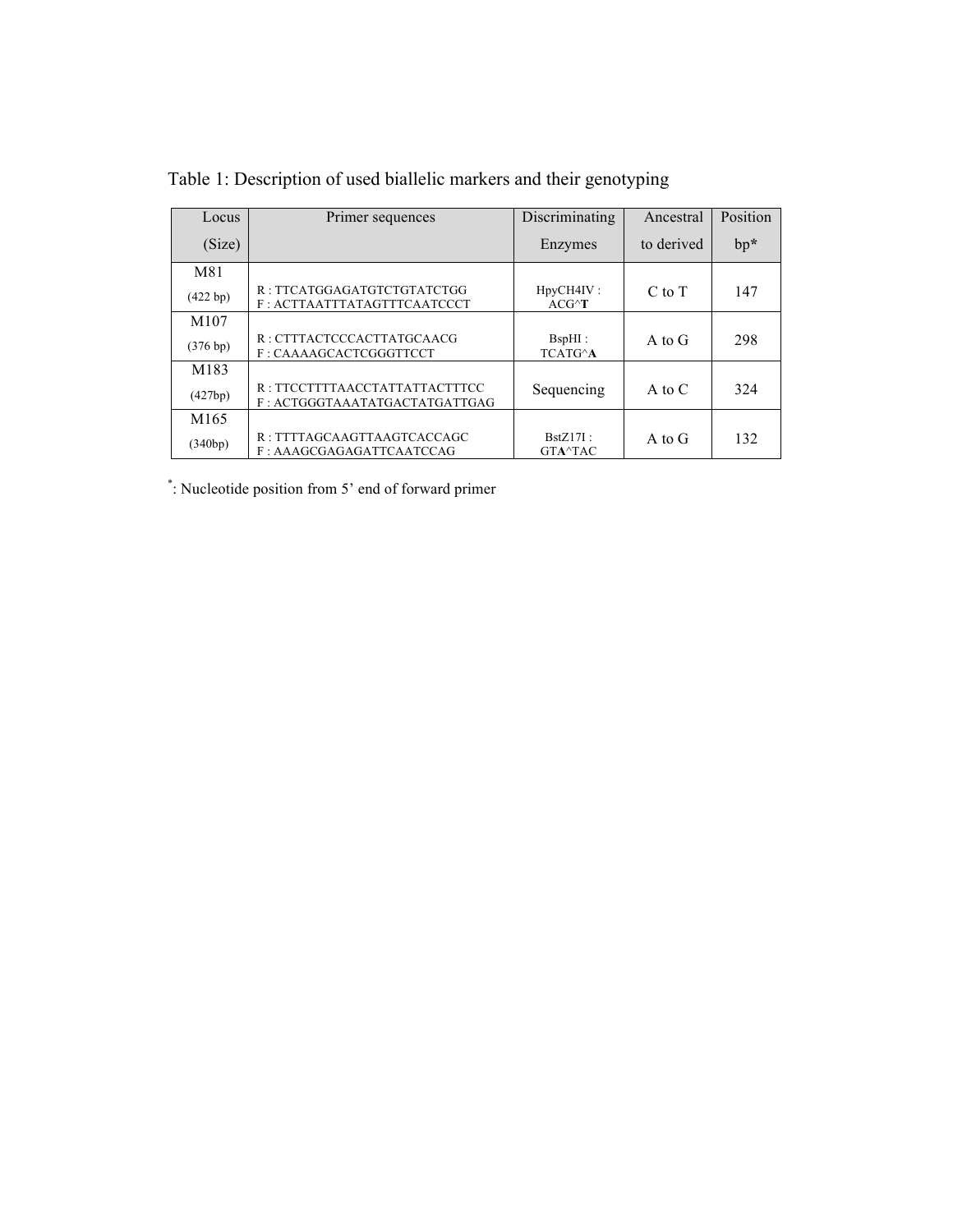Table 2: Frequency (%) of E1b1b1b-M81 haplogroup and its sub-clades among

| Studied regions   | Dialect of | $E1b1b1b-$ | $E1b1b1b1-$      | $E1b1b1b2-$ | $E1b1b1b2a-$     |
|-------------------|------------|------------|------------------|-------------|------------------|
|                   | population | M81        | M <sub>107</sub> | M183        | M <sub>165</sub> |
| Northern $(N=43)$ | Tarifit    | 34(79.1)   | 0.0              | 28(65.1)    | 0.0              |
| Center $(N=187)$  | Tamazight  | 168(89.8)  | 0.0              | 126(67.4)   | 0.0              |
| Southern $(N=65)$ | Tachelhit  | 64(98.5)   | 0.0              | 54(83.1)    | 0.0              |

295 Berber-speaking men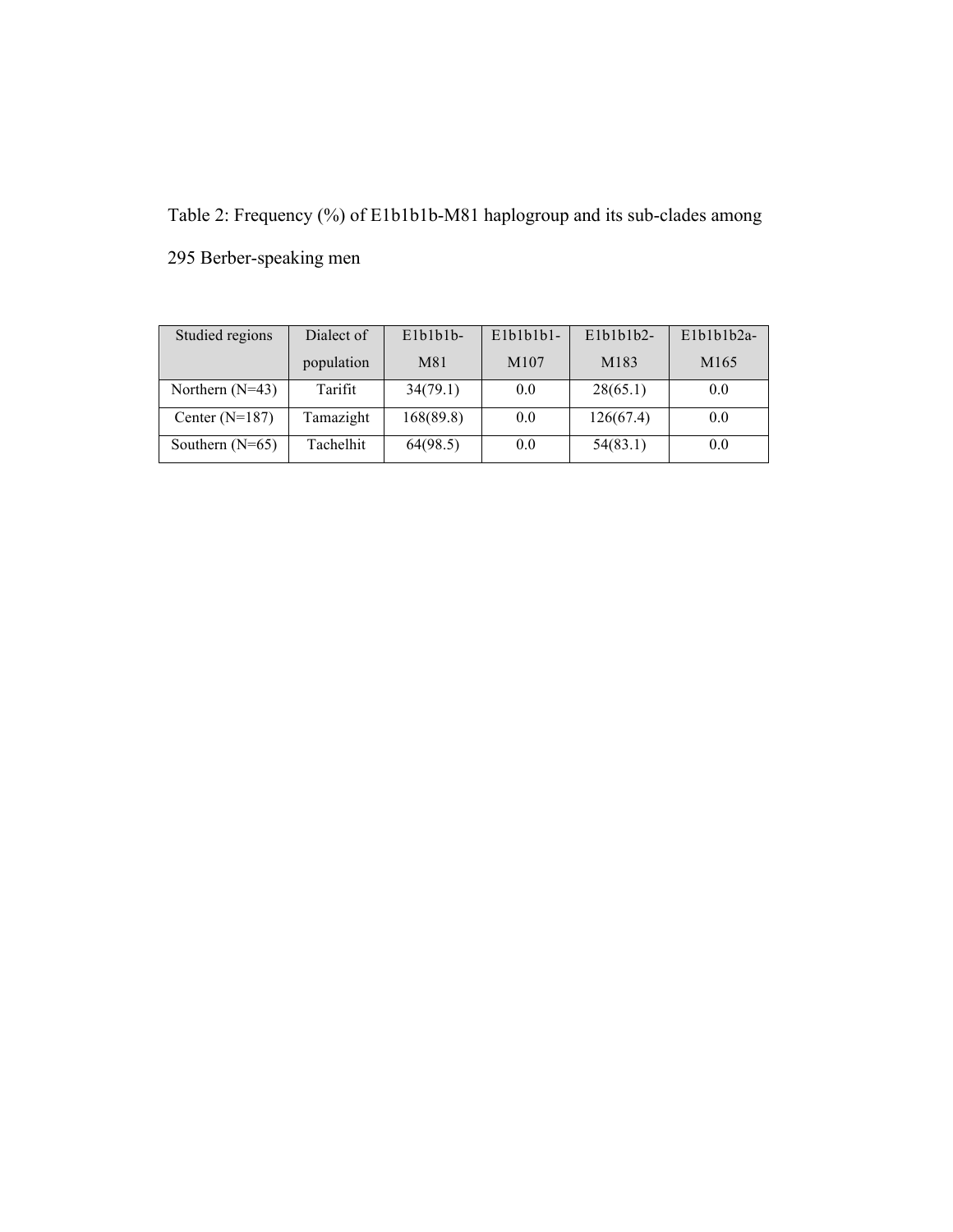| Region and Population size              | %    | Region and Population size                      | %   |  |
|-----------------------------------------|------|-------------------------------------------------|-----|--|
| Northern Africa                         |      | Southern Europe                                 |     |  |
| North Moroccan Berbers (N=43)*          | 79.1 | Pasiegos spain (N=82) [I]                       | 18  |  |
| Central Moroccan Berbers (N=187)*       | 89.8 | Cantabrians NP and NL (N=88) [I]                | 17  |  |
| South Moroccan Berbers (N=65)*          | 98.1 | Spanish Basques (N=103) [D] <sup>+</sup> [B]    | 2.9 |  |
| Moroccan Sahraouis (N=29) [A]           | 75.9 | Southern Spaniards(N=62) [B]                    | 1.6 |  |
| Marrakesh Berbers (N=29) [B]            | 72.4 | Andalusians (N=113) [A] <sup>+</sup> [D]        | 5.3 |  |
| Moyen Atlas Berbers (N=69) [B]          | 71   | Catalans (N=33) [D]                             | 3   |  |
| South Moroccan Berbers (N=40) [A]       | 26   | Basques (N=44) [H]                              | 2.3 |  |
| NCMB (N=63) [A]                         | 41   | Northern Portugal (N=151) [B] <sup>+</sup> [J]  | 5.3 |  |
| Berbers (N=64) [C]                      | 69   | Southern Portugal (N=149) [B] <sup>+</sup> [J]  | 8.1 |  |
| Moroccan Arabs (N=44) [A]               | 23   | Center of Portugal (N=102) [B] <sup>+</sup> [J] | 4.9 |  |
| Moroccan Arabs (N=49) [C]               | 33   | Madeira (N=129) $[B]^{+}[J]$                    | 5.4 |  |
| Canary Islanders (N=652) [Q]            | 8.3  | Açores (N=121) [B] <sup>+</sup> [J]             | 5   |  |
| Mozabite Algerians (N=20) [B]           | 80   | Piazza Armerina Sicily (N=28) [K]               | 7.1 |  |
| Algerians (N=32) [D]                    | 53.1 | Sciacca Sicily (N=28) [K]                       | 3.6 |  |
| Northwest Algerians (N=102) [E]         | 45.1 | Caccamo Sicily (N=16) [K]                       | 6.3 |  |
| Tunisians (N=58) [D]                    | 27.6 | Santa Ninfa Sicily (N=31) [K]                   | 3.2 |  |
| North Egyptians (N=21) [B]              | 4.8  | French (N=85) [B]                               | 3.5 |  |
| Arab Egyptians (N=147) [G]              | 5.4  | North Italians (N=67) [B]                       | 1.5 |  |
| Egyptian Western Desert (N=35) [ N]     | 28.6 | Central Italians(N=89) [B]                      | 2.2 |  |
| Mauritanians + Sahraouis (N=189) [F]    | 55.6 | Middle East                                     |     |  |
| Tuaregs from Libya (N=47) [O]           | 49   | Sephardim Jewishs (N=40) [D]                    | 5   |  |
| Immediate South of North Western Africa |      | Sephardim Turkishs (N=19) [B]                   | 5.3 |  |
| Sudaneses (N=40) [H]                    | 5    | Istanbul Turkishs (N=81) [B] <sup>+</sup> [D]   | 3.7 |  |
|                                         |      |                                                 |     |  |

## Table 3: Geographical distribution of E1b1b1b-M81 haplogroup in the world